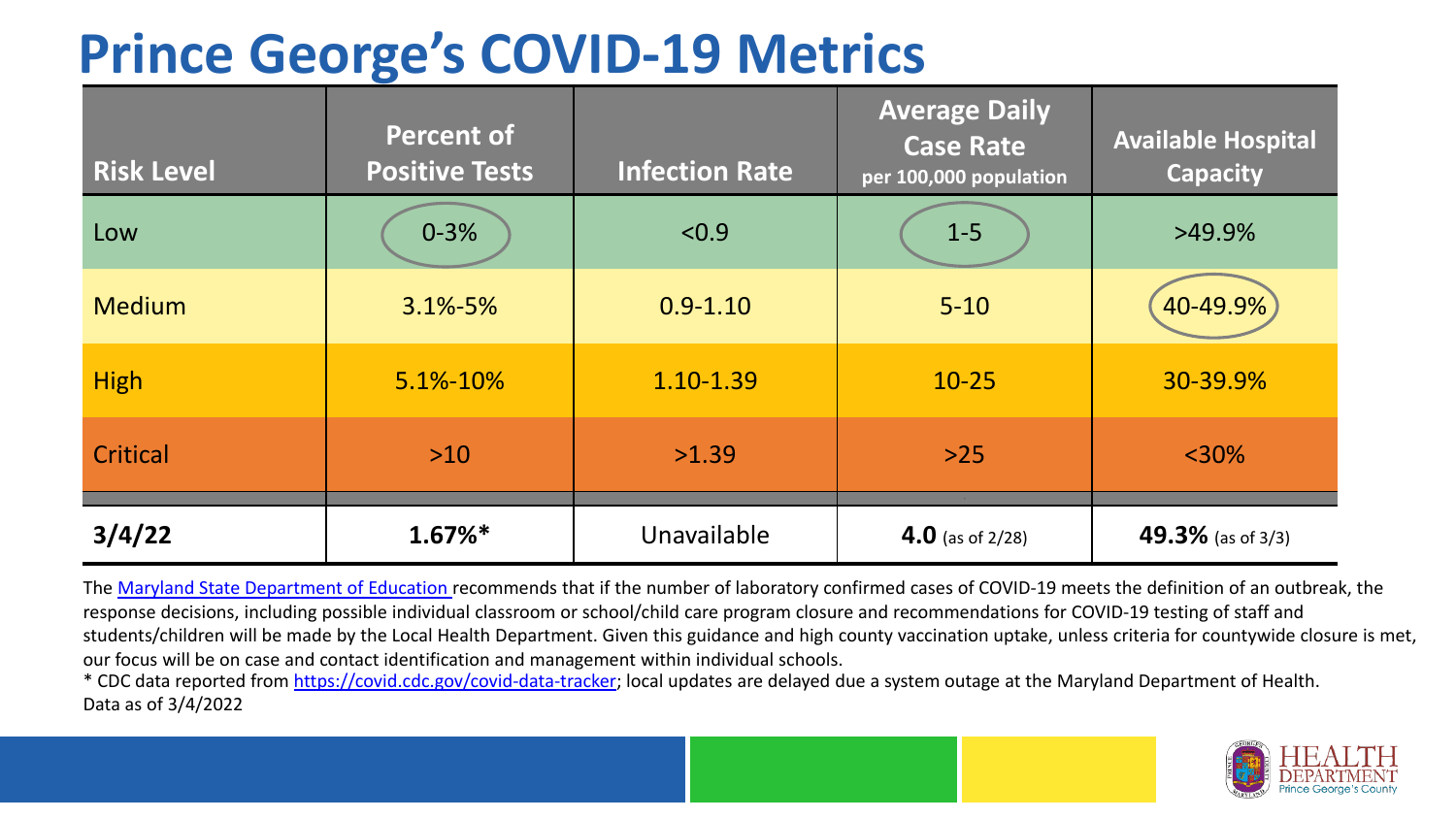# **COVID-19 Community Transmission and Vaccination**

Per the [CDC updated guidance for COVID-19 Prevention in K-12 Schools,](https://www.cdc.gov/coronavirus/2019-ncov/community/schools-childcare/k-12-guidance.html) vaccination is considered the leading prevention strategy for those who are eligible, and **Prince George's County exceeds the percentage of U.S. vaccinations for ages 12 and above**. The CDC also emphasizes using multiple prevention strategies together consistently, included universal indoor masking, as needed based on the level of community transmission and vaccine coverage.



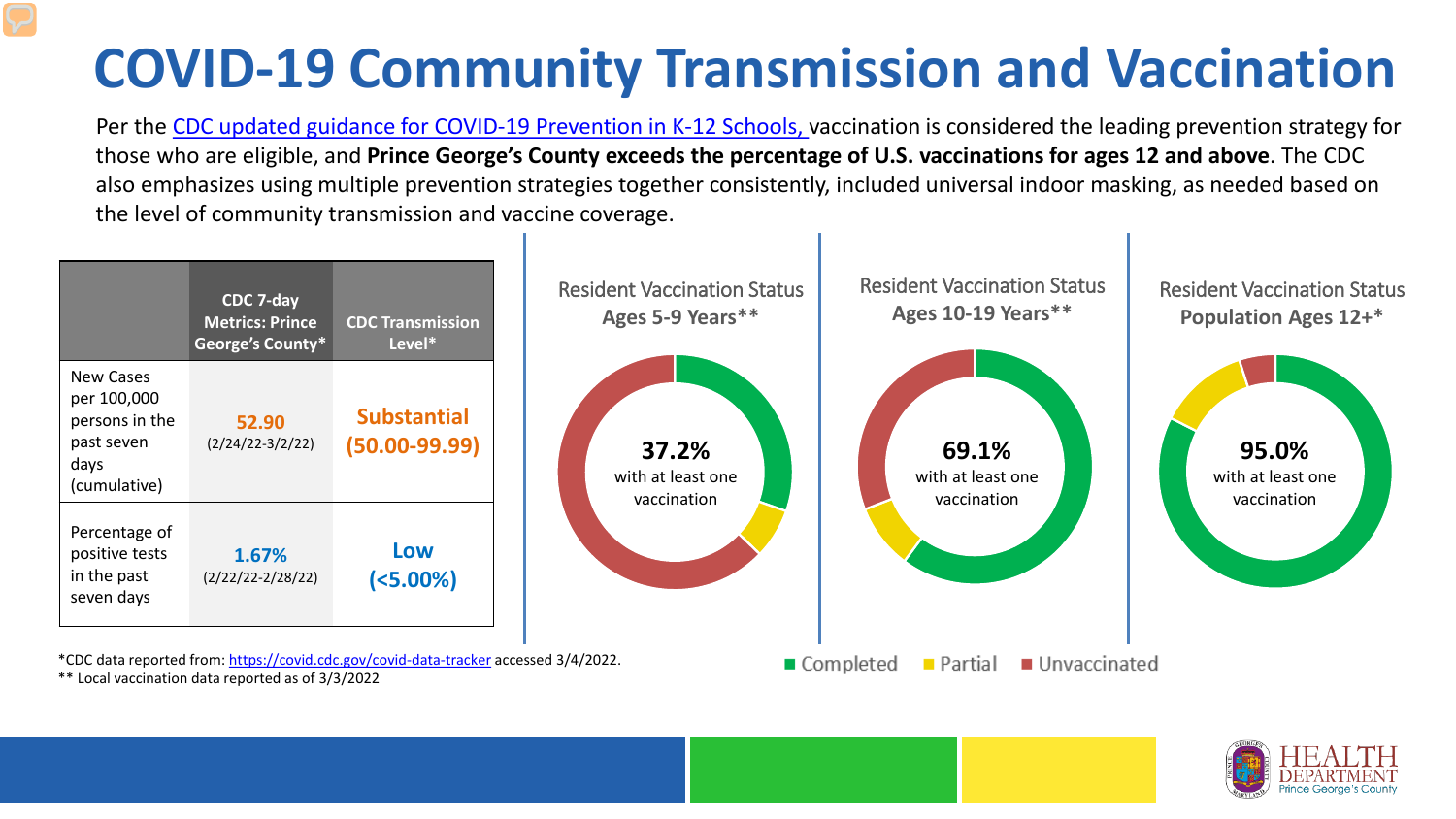### **Average Daily Case Rate** (7-day Average by test date)

**The daily case rate at the beginning of this week was 4.0 new cases per 100,000 residents.** Our case rate has declined from a high of 303.4 new cases per 100,000 residents on January 1, 2022.



**Average New COVID-19 Cases Per Day Per 100,000 Residents**

Data as of 3/4/22